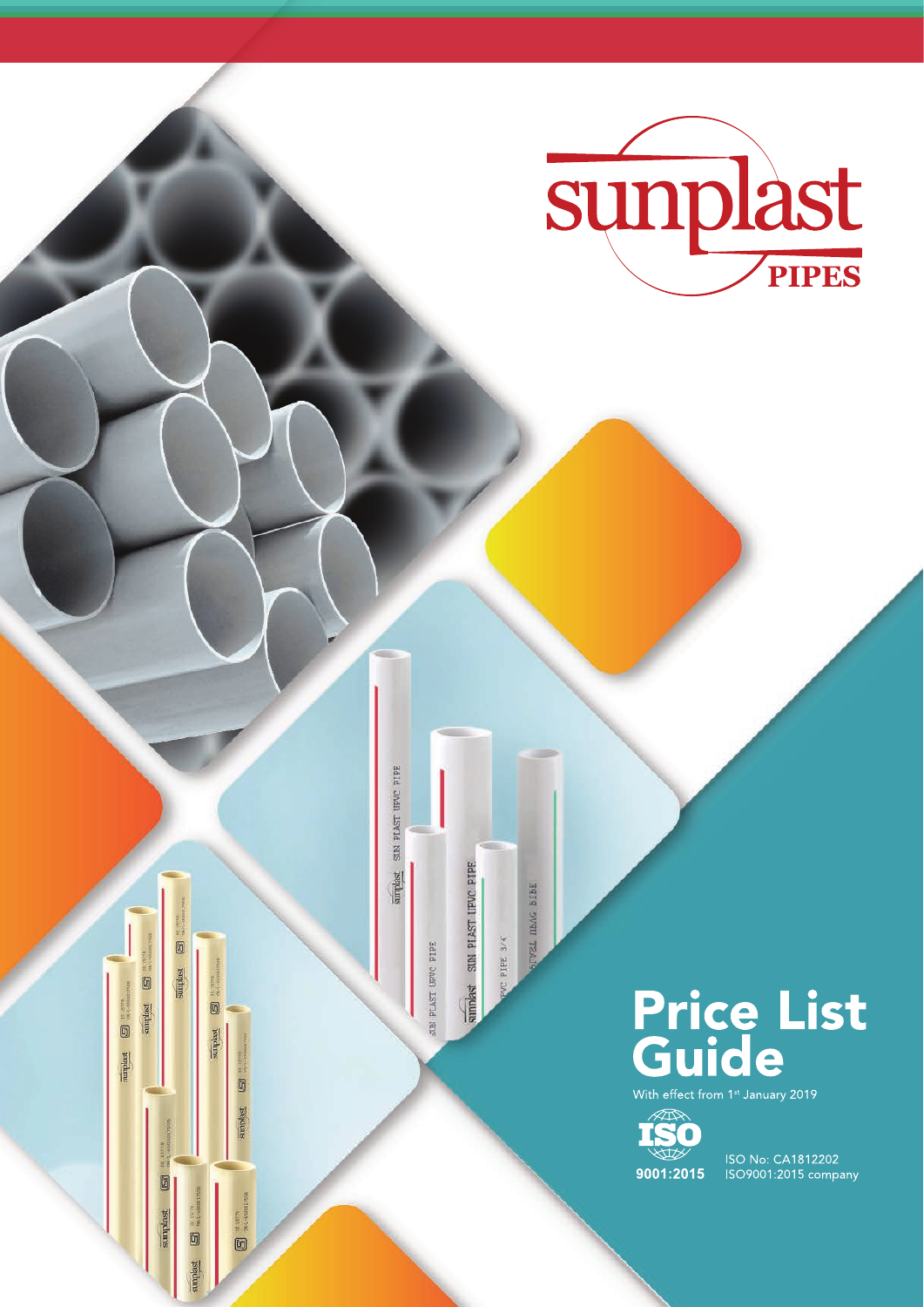

**SUNPLAST PVC PIPES PRESSURE & NON PRESSURE PLUMBING SYSTEMS**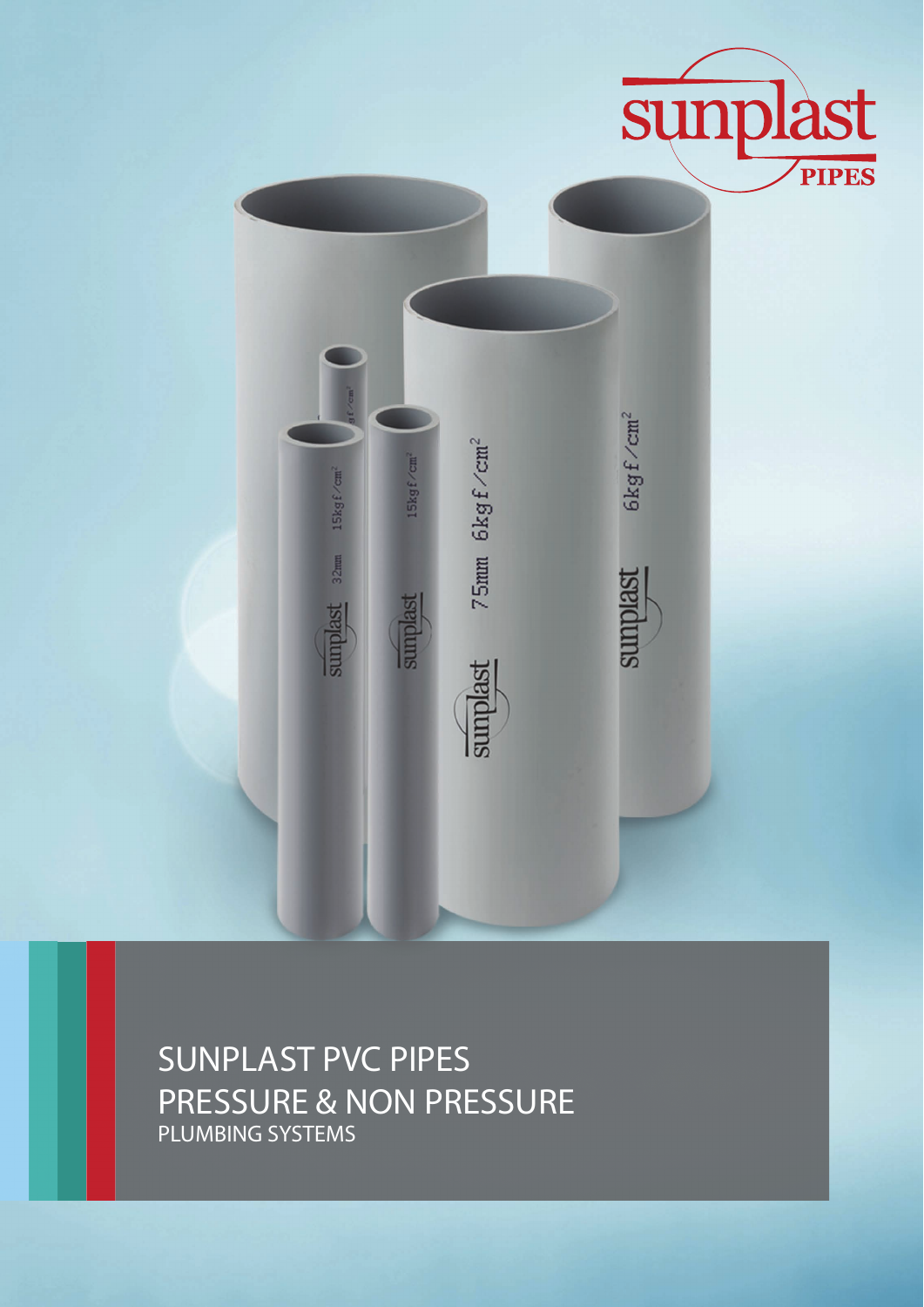## **Sunplast ISI PVC pipes**



## **Sunplast solvent cement**

10

sunp

**PIPES** 

| <b>PIPE &amp; FITTING</b><br><b>CERTIFIED COMPANY</b> | <b>SIZE</b> | <b>STD. PACKING</b> | <b>MRP Rs</b> |
|-------------------------------------------------------|-------------|---------------------|---------------|
|                                                       | 60 ML       | 16 X 1 BOX          | 70            |
|                                                       | 120 ML      | 12 X1 BOX           | 110           |
|                                                       | 200 ML      | 8 X 1 BOX           | 150           |
|                                                       | 500 ML      | 4 X 1 BOX           | 340           |
|                                                       | 1 LTR       | 1 X 1 BOX           | 490           |
|                                                       |             |                     |               |

MRP price inclusive of GST